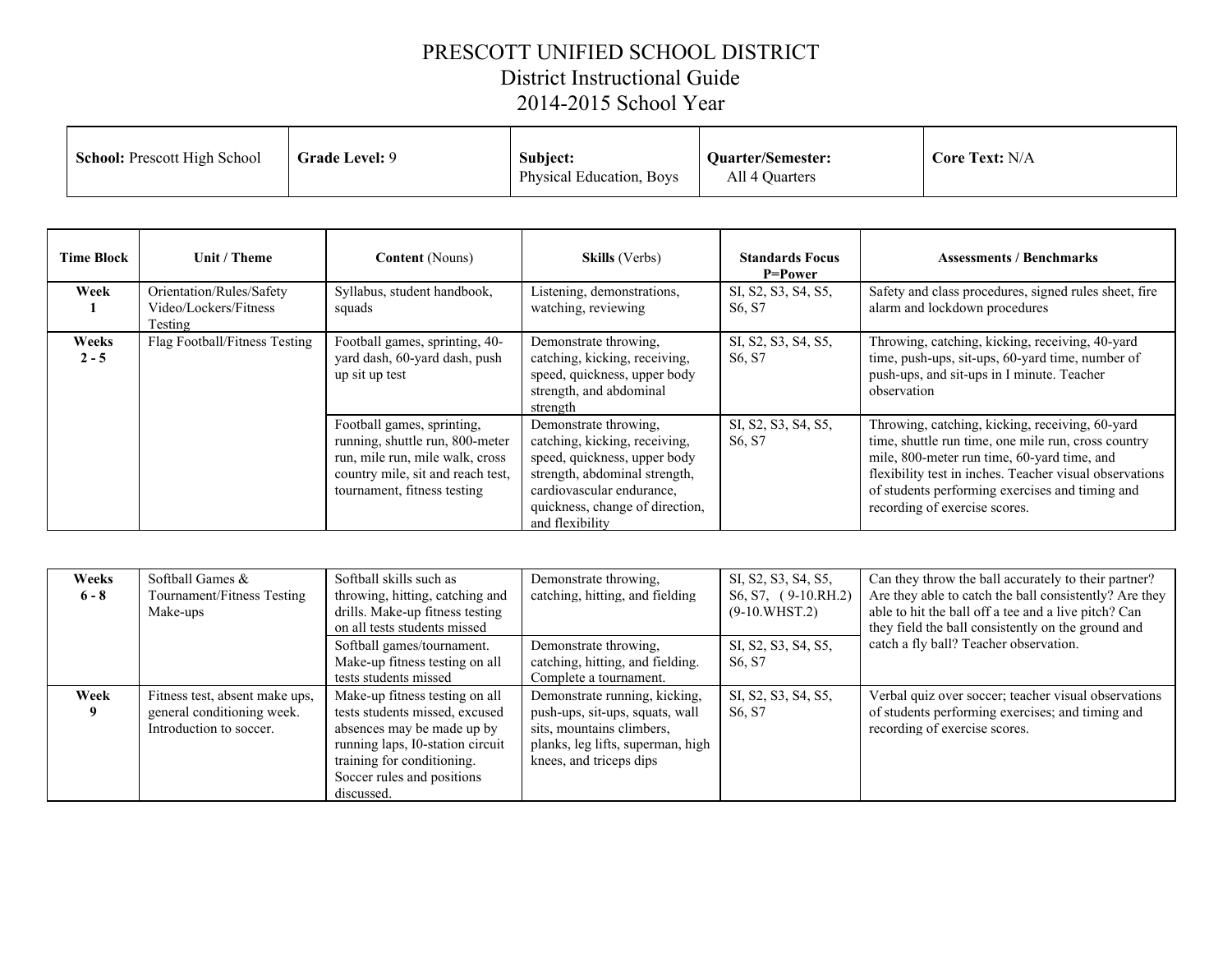| Week | Fitness Testing/Soccer | Fitness Testing for new              | Demonstrate running, kicking,    | SI, S2, S3, S4, S5,             | Timing and recording of fitness tests. Monitor  |
|------|------------------------|--------------------------------------|----------------------------------|---------------------------------|-------------------------------------------------|
| 10   |                        | students coming from I <sup>st</sup> | pushups, sit ups, 40-yard and    | S <sub>6</sub> , S <sub>7</sub> | student's progress and improvement in soccer by |
|      |                        | quarter Health class. Continue       | 60-yard dashes, and basic skills |                                 | teacher observation.                            |
|      |                        | soccer from last quarter. Work       | of soccer.                       |                                 |                                                 |
|      |                        | on skills and drills and play        |                                  |                                 |                                                 |
|      |                        | soccer games both indoor and         |                                  |                                 |                                                 |
|      |                        | outdoor, reviewing rules and         |                                  |                                 |                                                 |
|      |                        | team work.                           |                                  |                                 |                                                 |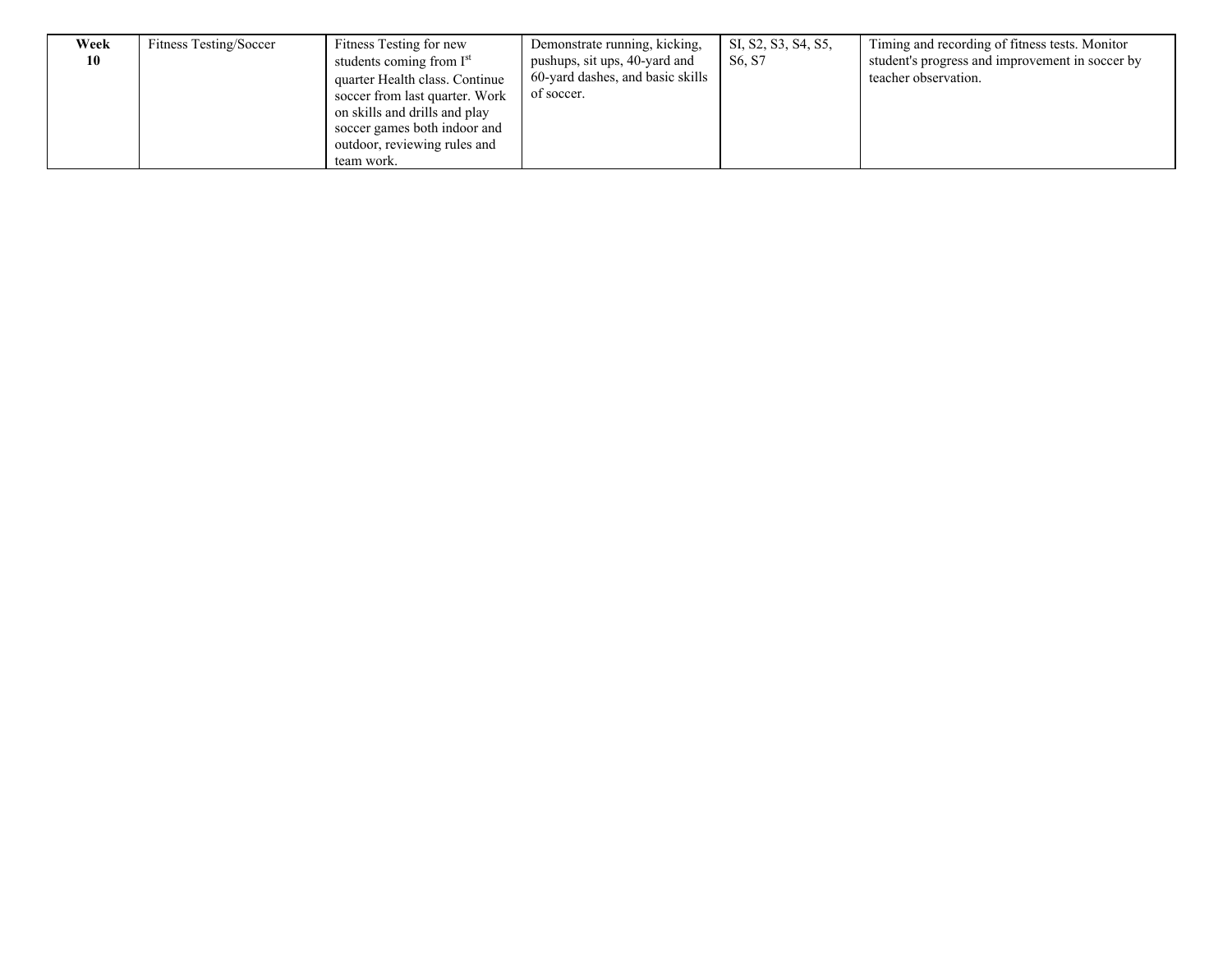| Weeks<br>$11 - 13$ | Introduction to Volleyball<br>Volleyball | Introduction to volleyball.<br>Cover rules, court dimensions,<br>participants, and game<br>procedures.<br>Introduction to volleyball.                 | Demonstrate basic volleyball<br>skills: bump, serve, set, pass,<br>spike, and block. Demonstrate<br>working with partners to<br>practice the skills.<br>Demonstrate basic volleyball                                                                                     | SI, S2, S3, S4, S5,<br>S6, S7, (9-10.RH.2)<br>$(9-10.WHST.2)$<br>SI, S2, S3, S4, S5, | Can they bump, set, and pass to their teammates<br>under control? Are their techniques improving? Do<br>they understand the basic general rules? Teacher<br>observes skills and students' understanding of the<br>rules.                                  |
|--------------------|------------------------------------------|-------------------------------------------------------------------------------------------------------------------------------------------------------|--------------------------------------------------------------------------------------------------------------------------------------------------------------------------------------------------------------------------------------------------------------------------|--------------------------------------------------------------------------------------|-----------------------------------------------------------------------------------------------------------------------------------------------------------------------------------------------------------------------------------------------------------|
|                    |                                          | Cover rules, court dimensions,<br>participants, and game<br>procedures. Organize teams,<br>and round robin tournament.                                | skills: bump, serve, set, pass,<br>spike, and block. Demonstrate<br>working with partners to<br>practice the skills. Practice<br>games and complete round<br>robin tournament.                                                                                           | S6, S7                                                                               | Written exam at end of last week.                                                                                                                                                                                                                         |
| Weeks<br>$14 - 17$ | Introduction to Basketball               | Introduction to basketball.<br>Cover rules, court dimensions,<br>participants, and game<br>procedures.                                                | Demonstrate basic basketball<br>skills: shooting, dribbling,<br>passing, and defense.<br>Demonstrate all skills.<br>Demonstrate working with<br>partners to practice the skills.                                                                                         | SI, S2, S3, S4, S5,<br>S6, S7                                                        | Can they dribble, shoot, pass, and play defense at an<br>adequate level? Do they understand the rules of the<br>game? Teacher observes skills and understanding of<br>the rules.<br>Written test at the end of the last week.                             |
|                    | Basketball                               | Introduction to basketball.<br>Cover rules, court dimensions,<br>participants, and game<br>procedures. Organize teams,<br>and round robin tournament. | Demonstrate basic basketball<br>skills: shooting, dribbling,<br>passing, and defense.<br>Demonstrate working with<br>partners to practice the skills.<br>Practice games. Round robin<br>tournament                                                                       | SI, S2, S3, S4, S5,<br>S6, S7, (9-10.RH.2)<br>$(9-10.WHST.2)$                        |                                                                                                                                                                                                                                                           |
| Week<br>18         | Finals/Make up Week                      | Written final exam. Finish any<br>fitness tests that need to be<br>made up.                                                                           | Complete physical fitness tests,<br>showing improvement from<br>their previous scores earlier in<br>the year. Complete written<br>exam.                                                                                                                                  | SI, S2, S3, S4, S5,<br>S6, S7                                                        | Improvement on fitness tests. Are they going to<br>improve their previous score on fitness tests?<br>Written exam.                                                                                                                                        |
| Weeks<br>$19 - 21$ | Introduction to Handball                 | Introduction to Handball.<br>Cover rules, court dimensions,<br>participants, and game<br>procedures. Play tournament<br>games round robin style.      | Demonstrate basic handball<br>skills. Perform practice games.<br>Complete a round robin<br>tournament.                                                                                                                                                                   | SI, S2, S3, S4, S5,<br>S6, S7                                                        | Are students able to understand and play by the rules<br>of handball? Teacher observation.                                                                                                                                                                |
| Week<br>22         | Gymnastics                               | Take to gymnastic center $\omega$<br>Prescott YMCA. Introduction<br>of gymnastic skills and the<br>sport of gymnastics.                               | Demonstrate basic gymnastic<br>skills and use of equipment.<br>Demonstrate tumbling,<br>handstands, trampoline,<br>pummel horse, parallel bars,<br>and vaulting.                                                                                                         | SI, S2, S3, S4, S5,<br>S6, S7                                                        | Can the students perform basic gymnastics<br>techniques as demonstrated by YMCA gymnastic<br>instructor? Is there I00% effort to try all of the<br>techniques and improvement during the week on<br>those techniques? Teacher observation.                |
| Weeks<br>$23 - 25$ | Hockey                                   | Introduction to Hockey. Cover<br>rules, court dimensions,<br>participants, and game<br>procedures. Play tournament<br>games round robin style.        | Demonstrate basic hockey<br>skills: puck control, use of<br>stick, shooting, passing, and<br>general safety rules. Complete<br>practice games. Demonstrate<br>working in teams, knowledge of<br>basic rules, and playing round<br>robin games. Complete written<br>exam. | SI, S2, S3, S4, S5,<br>S6, S7                                                        | Can students demonstrate the ability to perform<br>basic skills in hockey such as controlling the puck<br>and shooting? Do they understand and can they play<br>by the rules of hockey? Teacher observation.<br>Written exam at the end of the last week. |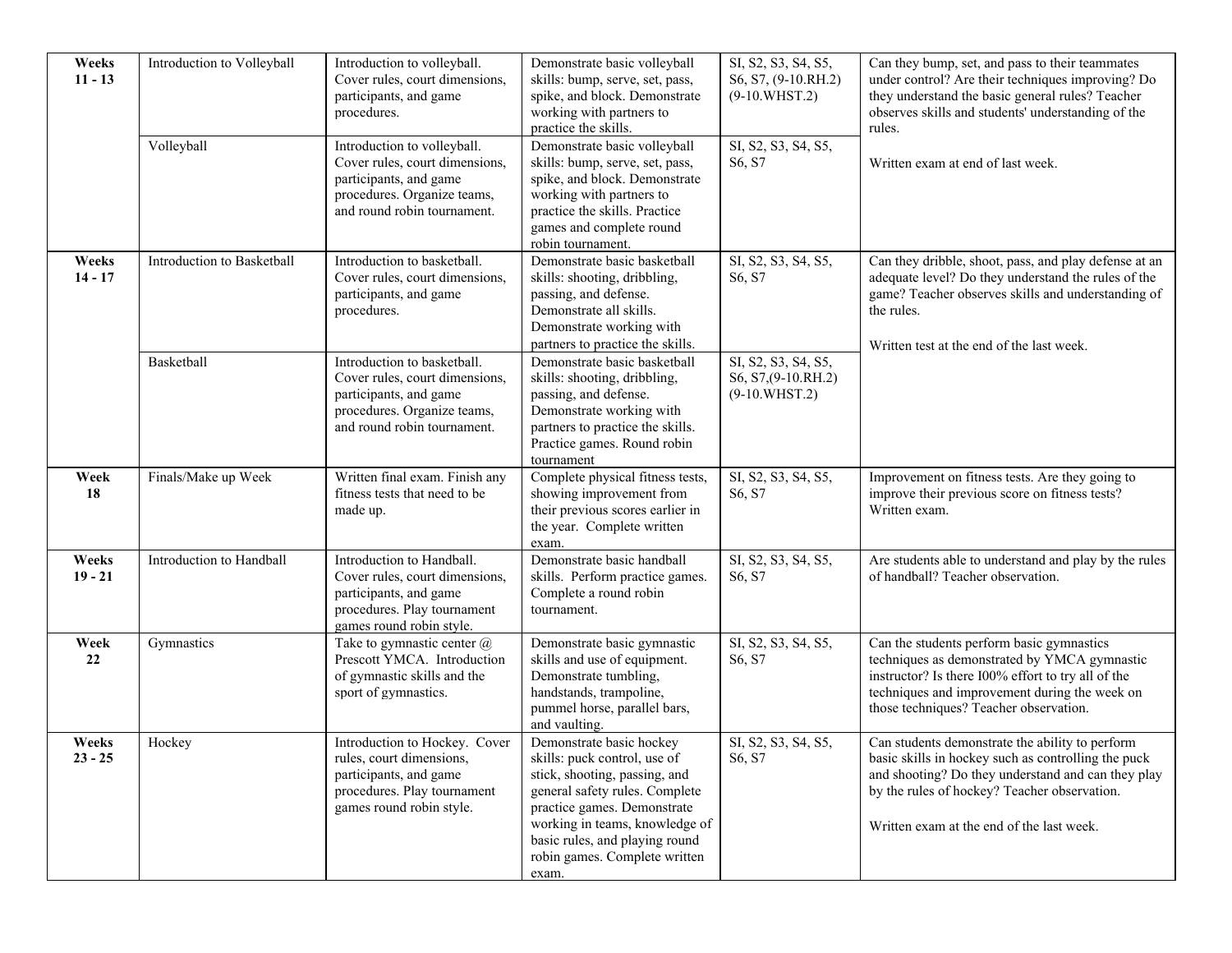| Week | Make Up/Fitness Testing | Make up absence runs. Make   | Demonstrate running for 3       | SI, S2, S3, S4, S5, | Fitness tests. |
|------|-------------------------|------------------------------|---------------------------------|---------------------|----------------|
| 26   |                         | ups for missed fitness test. | minutes in the gym, or one lap  | S6, S7              |                |
|      |                         |                              | on the track for each day       |                     |                |
|      |                         |                              | missed. Complete fitness tests. |                     |                |